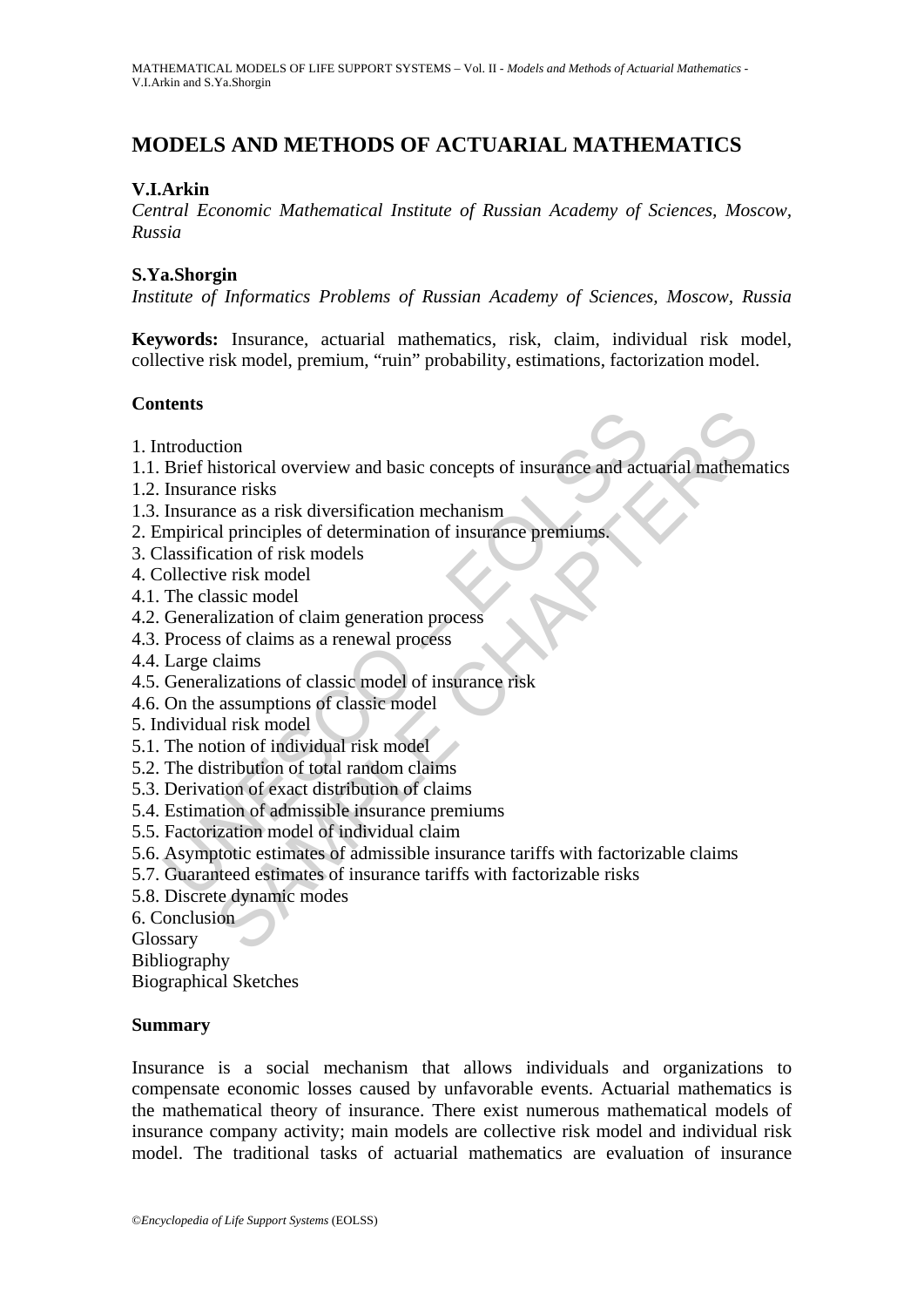premiums, "ruin" probability, distribution of surplus and total amount of claims.

## **1. Introduction**

## **1.1. Brief historical overview and basic concepts of insurance and actuarial mathematics**

The institution of insurance is as old as the civilization itself. Initially, it took the form of mutual assistance; contracts for mutual economic assistance were common in the field of wandering trade. As the techniques of insurance were perfected, the system of regular premium payments appeared. It enabled the accumulation of money into an insurance fund. Hence emerged the problem of determination of premium payments acceptable for all participants of the insurance process – a typical problem of actuarial mathematics. Such problems were already present in Ancient Roman practice of mutual insurance in professional corporations. Similar schemes and related problems were common to Medieval guilds.

nematics. Such problems were already present in Ancient Roman<br>nematics. Such problems were already present in Ancient Roman<br>rance in professional corporations. Similar schemes and relat<br>mon to Medieval guilds.<br>astiton to m ss. Such problems were already present in Ancient Roman practice of mun professional corporations. Similar schemes and related problems Medieval guilds.<br>
to market economy implies commercialization of insurance, as it unde Transition to market economy implies commercialization of insurance, as it undergoes a transformation from a "fraternal" mutual assistance into an economic good that is bought and sold; the transformation is followed by the appearance of two asymmetric parties – the insurer who offers insurance coverage for sale, and the insurer, who buys that good. Under market conditions, optimization of insurance premiums, now playing the role of the price of the insurance package, became even more pertinent problem; these premiums had to satisfy the conditions of moderateness and sufficiency (see below).

The determination of insurance tariffs or premiums became one of the key problems facing the emerging science of actuarial or insurance mathematics. In its initial stages, the key problem was the determination of life insurance tariffs.

In Ancient Rome, the word *actuaries* denoted, on one hand, persons responsible for the writing-down of Senate acts, on the other hand – officers who were responsible for accounting and supplies in the army. In the English language the word *actuary* changed its meaning several times. First, it denoted registry clerks, later – secretaries and advisors in corporations, especially in insurance firms. With time, the word *actuary* came to denote those who carried out mathematical computations connected with the determination of the probability of certain life expectancy – the basis for life insurance contracts.

For a long time actuarial computations and methods of actuarial mathematics were associated solely with the field of life insurance. However, the development of insurance business caused by the industrial revolution and trade boom in the  $18{\text -}20^{\text{th}}$ centuries demanded the development of other methods of insurance tariff computation applicable to the field of non-life insurance. At the beginning of the  $20<sup>th</sup>$  century the accepted opinion was that the progress of insurance business implies the replacement of primitive constructs with precise, scientifically grounded "system of probability" in the process of insurance tariff determination.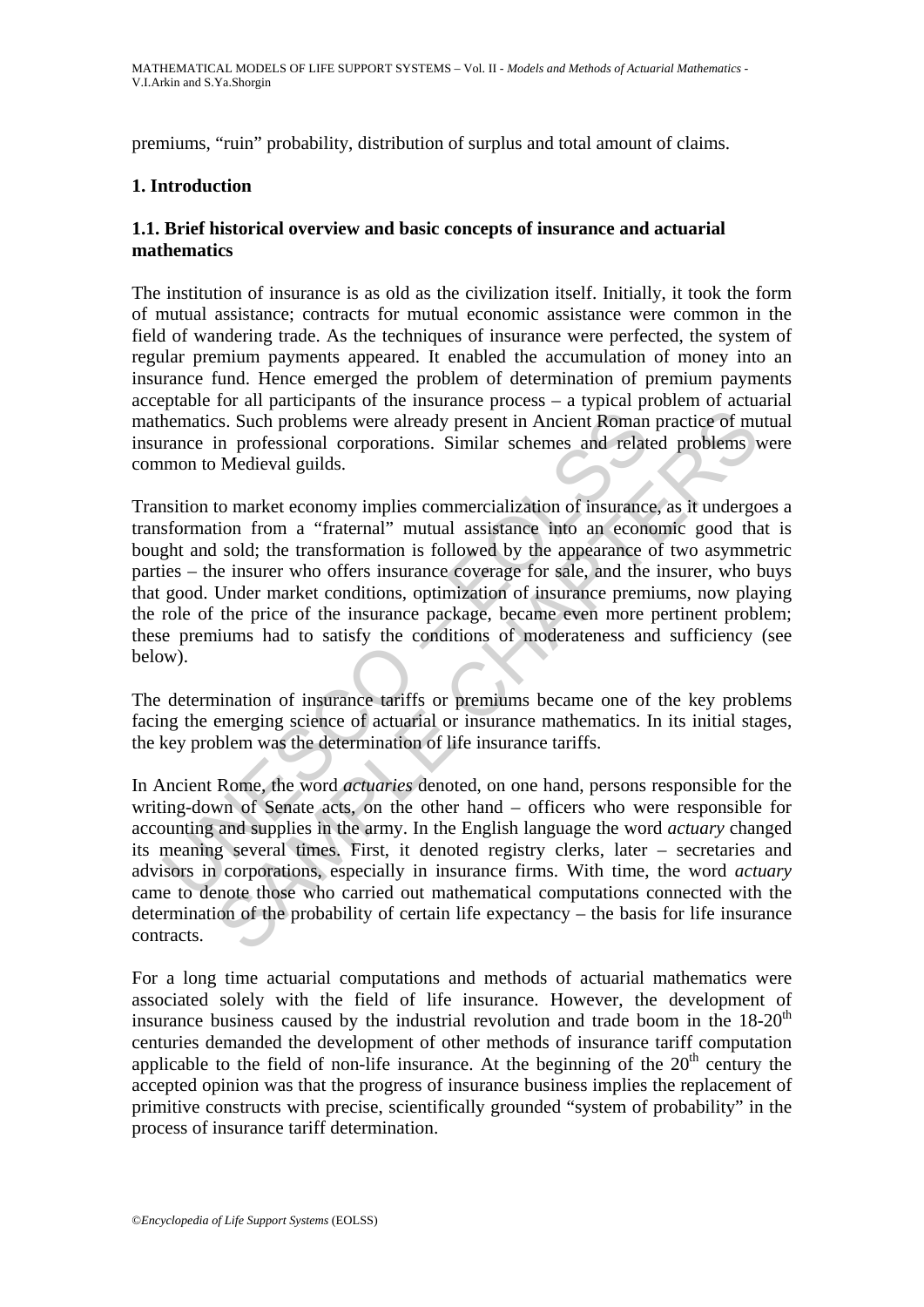In the modern understanding, actuarial mathematics or mathematical theory of risk can be seen as the system of mathematical methods and results that allow a qualitative description of the relationship between insurance organizations and their clients (the insured) (the word *actuary* now denotes an expert in "insurance mathematics"). In the nexus of all actuary problems lies the presence of uncertainty. Although actuary mathematics was created as an amalgamation of several branches of mathematics, the principle rope in that science is played by the methods and results of probability theory.

A.N.Shiryaev divides the history of actuarial mathematics into three stages:

- the first stage can be traced to Galley, who in 1693 composed tables for life insurance. His opinion was that the number of deaths in each group is predetermined;
- the second stage is tied to the introduction of probabilistic ideology and statistical methods into life and other forms of insurance. This stage is by no means over;
- $\bullet$  the third stage, which began recently, is characterized by widespread use of financial instruments and financial engineering for risk minimization.

Below the main stage of actuarial mathematics, i.e. the second stage, is considered.

## **1.2. Insurance risks**

Insurance is a social mechanism that allows individuals and organizations to compensate economic losses caused by unfavorable events. According to A.N.Shiryaev, insurance is called upon to replace uncertainty about possible future losses with certainty. The most efficient method of reducing losses from uncertainty is the employment of a collective mechanism that would distribute the losses of an individual among all the participating members.

the second stage is tied to the introduction of probabilistic ideol<br>methods into life and other forms of insurance. This stage is by nc<br>the third stage, which began recently, is characterized by widespre-<br>instruments and f ond stage is tied to the introduction of probabilistic ideology and statis<br>sinc to life and other forms of insurance. This stage is by no means over;<br>distage, which began recently, is characterized by widespread use of fin It would be inappropriate to attempt to reduce insurance (and the corresponding mathematics) to only to life insurance or to some other kind of insurance. Insurance should be understood in a broader sense – as risk insurance. Although life insurance has its specific character rooted in the historical traditions of the field and tied with certain demographic aspects (mortality tables, etc.), the general problems of insurance and the corresponding mathematical tools remain the same for all types of insurance. Because of this, and also due to the volume limitations, specifics of life insurance and the corresponding actuary methods are outside the scope of this article. Briefly, it can be said that the specifics of life insurance are tied with the demographic nature of the distribution of claims and with accumulation (interest rate).

The source of risk and accompanying losses are random events that fall into two broad categories – physical and moral uncertainty.

Moral uncertainty implies random events related to certain human behavioral traits – dishonesty, carelessness and such. The corresponding risks are not insurable.

Although insurance is an effective risk aversion mechanism, it cannot compensate for all uncertainties and related losses. In order to be insurable, risk must satisfy several conditions, namely: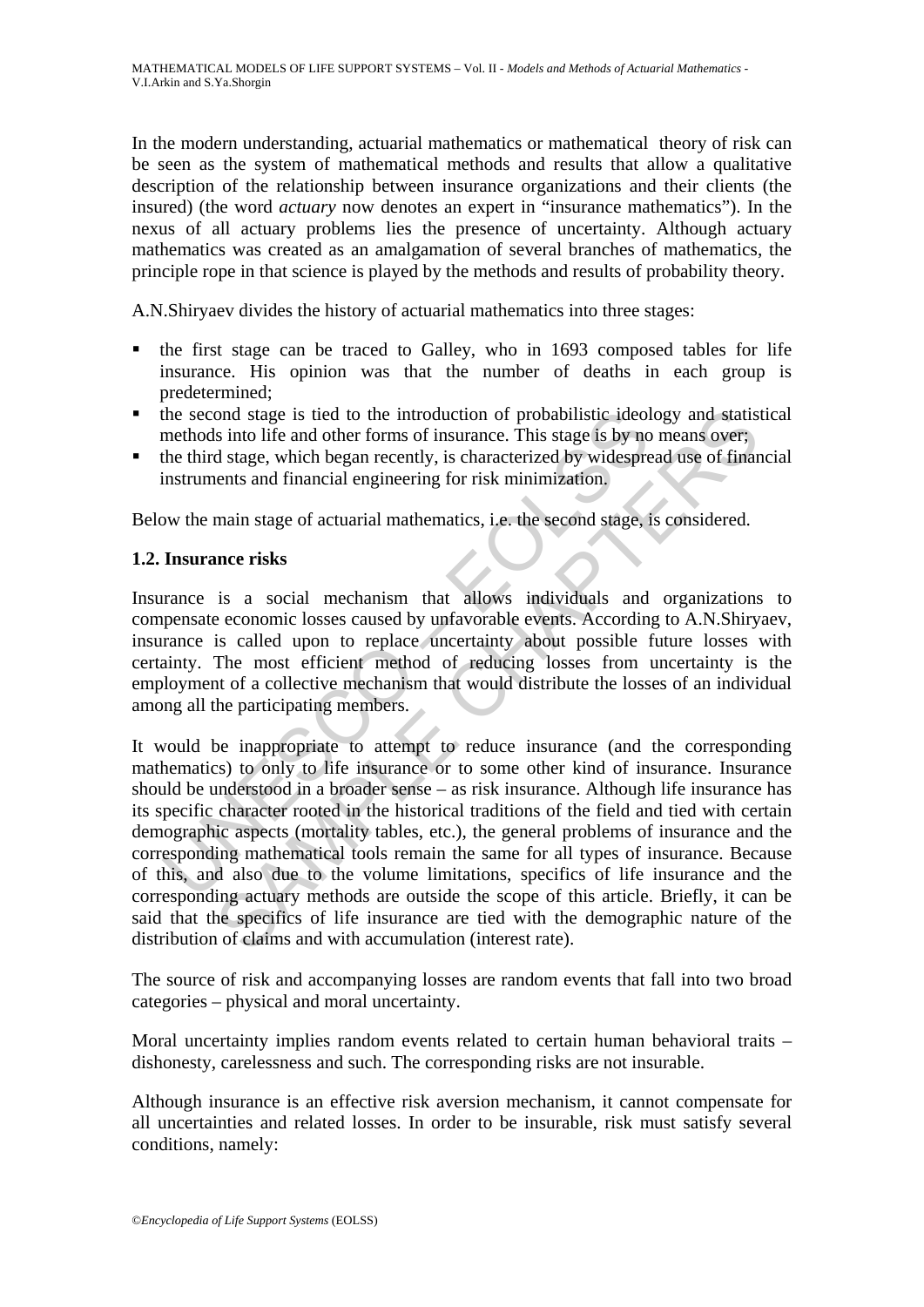- there should exist a large uniform group of the insured, whose traits are to some degree preserved in time;
- possible losses should not simultaneously affect a large number of the insured;
- the causes and magnitude of losses should not be determined by premeditated actions of the insured; they should be random;
- the losses should be easily identifiable and difficult to simulate;
- potential losses should be significant to make insurance reasonable;
- the probability of the occurrence losses should be small to make insurance affordable;
- there should exist a body of real-life data which can serve as a basis for the computation of risk.

### **1.3. Insurance as a risk diversification mechanism**

From the viewpoint of modern economic science, insurance is often seen as an economic mechanism for risk diversification.

The first type of such mechanisms includes variations of reserve mechanisms, when an economic agent creates a reserve (in goods or currency) that can be used to offset unexpected economic damage or variations in income. The optimal saving policy is reduced to finding the optimal spending to reserve ratio at every moment in time.

In the viewpoint of modern economic science, insurance is<br>nomic mechanism for risk diversification.<br>first type of such mechanisms includes variations of reserve me<br>nomic agent creates a reserve (in goods or currency) that viewpoint of modern economic science, insurance is often seen as<br>mechanism for risk diversification.<br>megant reates a reserve (in goods or entrency) that can be used to o.<br>agent reates a reserve (in goods or entrency) that It is significant that this mechanism can be used by an independent economic agent. The behavior of that agent has been described by multiple economic models that determined optimal saving as well as optimal consumption strategies. The same rules govern the mechanism of lending to an economic agent. All these mechanisms imply time diversification of risk (or risk premium).

At the same time, the behavior of banks that simultaneously lend to many economic agents is governed by a different type of mechanism. It is a more complicated one, and includes various generalized insurance strategies that diversify risk among many economic agents participating in the process. The creation of a reserve occurs here as well, under different principles.

This kind of risk diversification is only possible if the number of risk-bearing economic agents is large. Risk diversification is carried out by the redistribution of economic damage caused by random deviations of individual economic factors from their mean. Usually this mechanism implies the creation of a stabilization fund maintained by insurance premiums by the participants.

It is significant that for most agents, the premiums of all sorts are lost forever – they serve only as a payment for certainty that any possible random damage will be compensated for (the situation with life insurance policy is different and is not covered in this article). There is no real stabilization of aggregate income – only the redistribution of damage taken by the "losers" among all participants, which in the end leads to the stable existence of the system as a whole.

Risk diversification mechanisms by themselves do not and cannot reduce the actual risk of economic damage but only redistribute the summarized risk. The effectiveness of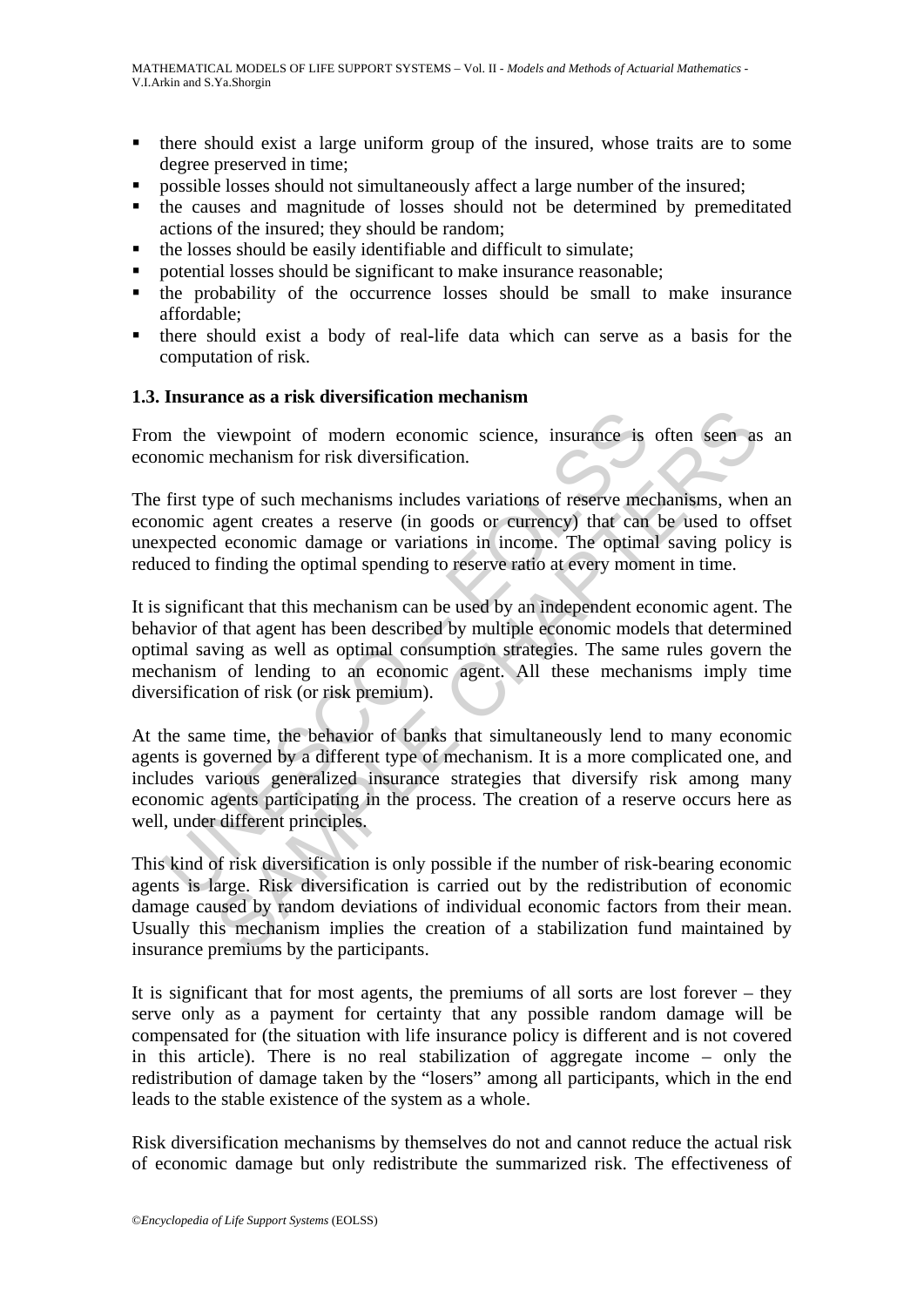such mechanisms is an increasing function of the number of participating economic agents and a decreasing function of the probability occurrence of individual economic damage.

Insurance contracting implies the existence of *a priori* information on the distribution of the magnitude of economic damage and the possibility of refining this information by observing the behavior of economic agents.

The role of insurance risk diversification mechanisms is usually served by:

- The creation of an insurance organization that promises to provide full or partial compensation from the pool of accumulated insurance premiums.
- The creation of a mutual insurance organization (in this case, compensation takes place through redistribution of the insurance fund).
- Reinsurance, that is, the redistribution of risk among insurance organizations through, for instance, resale of obligations to cover risks or through other contracts among insurance firms.
- **Long-term contracts on the right to buy or sell (options).**

place through redistribution of the insurance fund).<br>Reinsurance, that is, the redistribution of risk among insurathrough, for instance, resale of obligations to cover risks or throu<br>among insurance firms.<br>Long-term contra The state is the red in the insurance fund).<br>
In the insurance consideration of the insurance fund).<br>
In a rance, that is, the redistribution of risk among insurance organizat<br>
insurance firms.<br>
In insurance firms.<br>
In in The main topic of the article is the first of these mechanisms, which appeared first historically and has seen more research and received more attention from actuarial mathematical literature. In such a setup, the insurer sells the insurance policies for prices (premiums) that satisfy the following natural conditions: the premium should not be too large, so that the buyer is not discouraged (which is especially important if the competition is present), nor too small, so that the insurance fund is sufficiently large to make insurance payments. These conditions can be formalized in several ways; some of them are examined below.

The research of stochastic processes that take place in the insurance portfolio of an insurance organization (the set of insurance contracts made by that organization) under the assumption that both the number and magnitude of insurance claims are random variables is in the domain of a division of actuarial mathematics – the mathematical theory of insurance risk.

The main practical task of risk theory is the estimation of probability of insurer's "ruin", when the initial capital invested in the insurance fund and the accumulated insurance premiums are not sufficient to cover all the insurance claims, and the definition of insurance tariffs acceptable for the insurer under a given probability of "ruin".

### **2. Empirical principles of determination of insurance premiums**

Before one can discuss the problems related to modeling the risk process of an insurance company, some attention must be paid to "empirical" principles of determination of insurance premiums from probabilistic characteristics of total claims (losses), often used in actuary practices. Usually, these principles are based on some "common sense" logic rather than upon detailed modeling of processes of premium cash inflows and claim cash outflows. The time distribution of total losses (which is random, of course) is assumed to be known *ex ante*.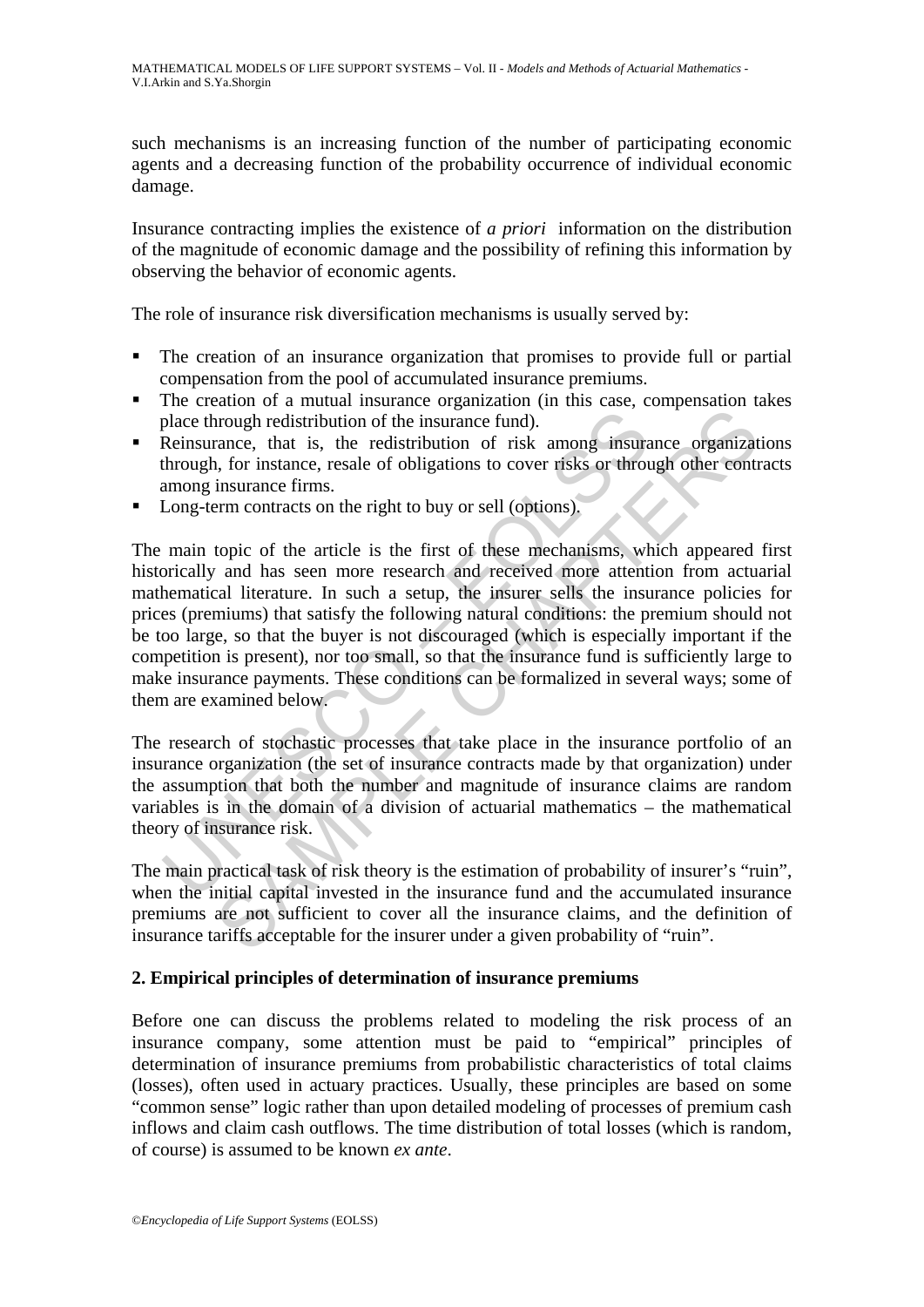Following Rotar, here are several widely used empirical principles.

Suppose that *D* is the value of the premium, *X* is the random value of the claim with the distribution function  $F(x)$ . *D* is a real-valued functional on the set of distribution functions dependent on some exogenous variable  $\lambda$  that determines the rule of the choice of premium.

Thus,

 $D = \pi(F, \lambda).$  (1)

where  $\pi(F, \lambda)$  is some function. Let us consider several well-known principles for choosing  $\pi(F, \lambda)$ .

*1. Expected value principle:* 

 $D = (1 + \lambda)$  **E***X*,  $\lambda > 0$ .

(**E** denotes the expected value of a random variable).

Example  $\lambda$  is  $\lambda \ge 0$ .<br>
Lenotes the expected value of a random variable).<br>
Lenotes the expected value of a random variable).<br>
his case,  $\lambda$  is called the load coefficient since it denotes the difference premium and th *A* value principle:<br> **EX**,  $\lambda \ge 0$ .<br>
the expected value of a random variable).<br>  $\lambda$ ,  $\lambda$  is called the load coefficient since it denotes the difference between<br>
premium and the average claim. When  $\lambda = 0$  one can spea In this case,  $\lambda$  is called the load coefficient since it denotes the difference between the insurance premium and the average claim. When  $\lambda = 0$  one can speak of the net premium principle when the average losses of the insurer equal to the insurance premium. This principle is often used in life insurance.

*2. Variance principle:* 

$$
D = \mathbf{E}X + \lambda \mathbf{D}X, \lambda > 0. \tag{3}
$$

(**D** denotes the dispersion of the corresponding random variable).

Here,  $\lambda$  plays the role of weight coefficient for the dispersion – the higher is  $\lambda$ , the stronger is the relation between premium and dispersion of claims.

## *3. Standard deviation principle:*

 $D = EX + \lambda \sqrt{DX}$ ,  $\lambda > 0$ . Here, the meaning of  $\lambda$  is the same as above. This principle, as will be seen below (Sections 5.4 and 5.6), can be grounded in the framework of individual risk model under the assumption of normality of total losses.

## *4. Zero utility principle:*

This principle is based on the expected utility theory developed by J. von Neumann and O. Morgenshtern. The key role in this theory is played by the utility function  $-$  a concept that can be traced to D. Bernoulli. It is assumed that "utility" or the "satisfaction experienced by an individual (or a group of individuals) from a certain income of *y* increases not proportionally to *y*, but according to some nonlinear function  $u(y)$ . Thus, the experience of an extra dollar is different for an individual with a capital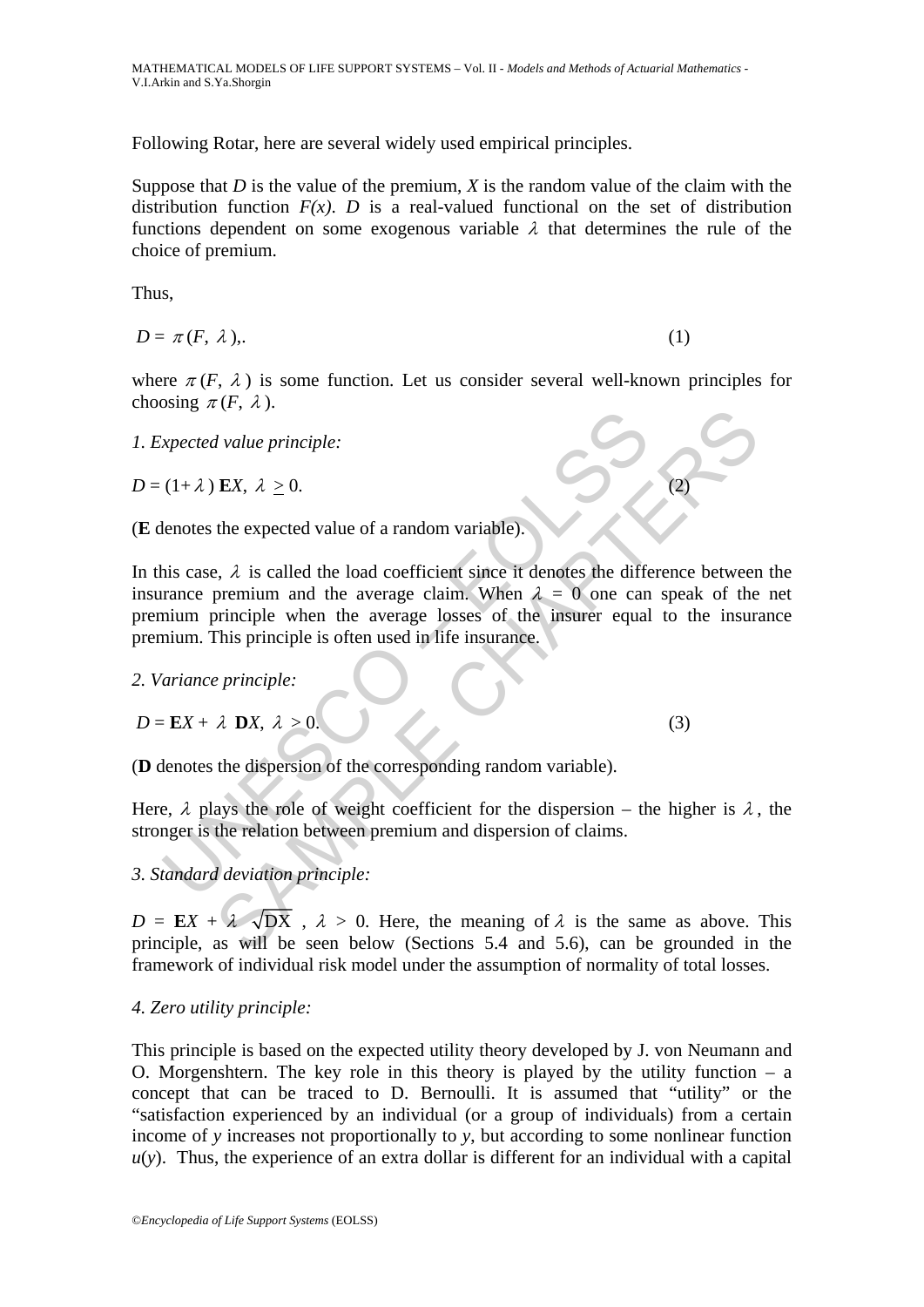of a million dollars and for one with a capital of one dollar. One can assume, for instance, that marginal utility is proportional to relative changes in income, that is *du =*   $k \, dv / v$ . That leads to  $u(v) = k \ln(v) + const.$ 

Suppose that  $u(y)$  is the insurer's utility function which is assumed to be strictly increasing and convex. If  $S > 0$  is the insurer's starting capital, premium *D* is the solution to

$$
\mathbf{E} u(S + D \cdot X) = u(S),\tag{4}
$$

that is, the premium is chosen to equal the expected utilities before and after the insuring takes place. If the utility function is exponential,

$$
u(y) = a^{-1}(1 - e^{-ay}), a > 0,
$$
\n(5)

the latter equation has a solution

 $D = a^{-1} \ln(\text{Exp}(aX)).$  (6)

This case is known as the exponential principle.

## *5. Generalized рrinciрle of zero utility:*

 $\mathbf{a}^{-1}(1-\mathbf{e}^{-\mathbf{a}\mathbf{y}}), \mathbf{a} > 0,$ <br>
atter equation has a solution<br>  $\mathbf{a}^{-1} \ln(\text{Exp}(\mathbf{a}\mathbf{X}))$ .<br>
scase is known as the exponential principle.<br> *ieneralized principle of zero utility:*<br>
pose that the starting capi Suppose that the starting capital *S* is a random variable. The insurance premium *D* is determined as a solution to

$$
\mathbf{E} \ u(S+D-X) = \mathbf{E} \ u(S). \tag{7}
$$

In this more general case *D* depends on the joint distributions of *X* and *S*.

*6. Escher principle:* 

$$
D = \mathbf{E} \left( X \exp(\lambda X) \right) (\mathbf{E} \exp(\lambda X))^{-1}, \lambda \ge 0. \tag{8}
$$

(1-e<sup>-ay</sup>), a > 0,<br>
quation has a solution<br>
(Eexp(aX)).<br>
S known as the exponential principle,<br>
ized principle of zero utility:<br>
at the starting capital S is a random variable. The insurance premium<br>
as a solution to<br>
(7) The Escher principle arises during the from the minimization of firm's expected losses if the loss function has the following form

$$
L(x,D) = (D - x)^2 \exp(\lambda x). \tag{9}
$$

One can say that *D* is the average of *X* obtained by the multiplication of *X* by an increasing weight function, which makes a risky situation less attractive for the insurer. The Escher parameter  $\lambda$  reflects risk aversion of the insurer.

*7. Swiss-principle:* 

$$
\mathbf{E}f(X-\lambda D) = f((1-\lambda)D), \lambda \in [0,1],\tag{10}
$$

where  $f(x)$  is real-valued, continuous, strictly increasing and convex function. Note that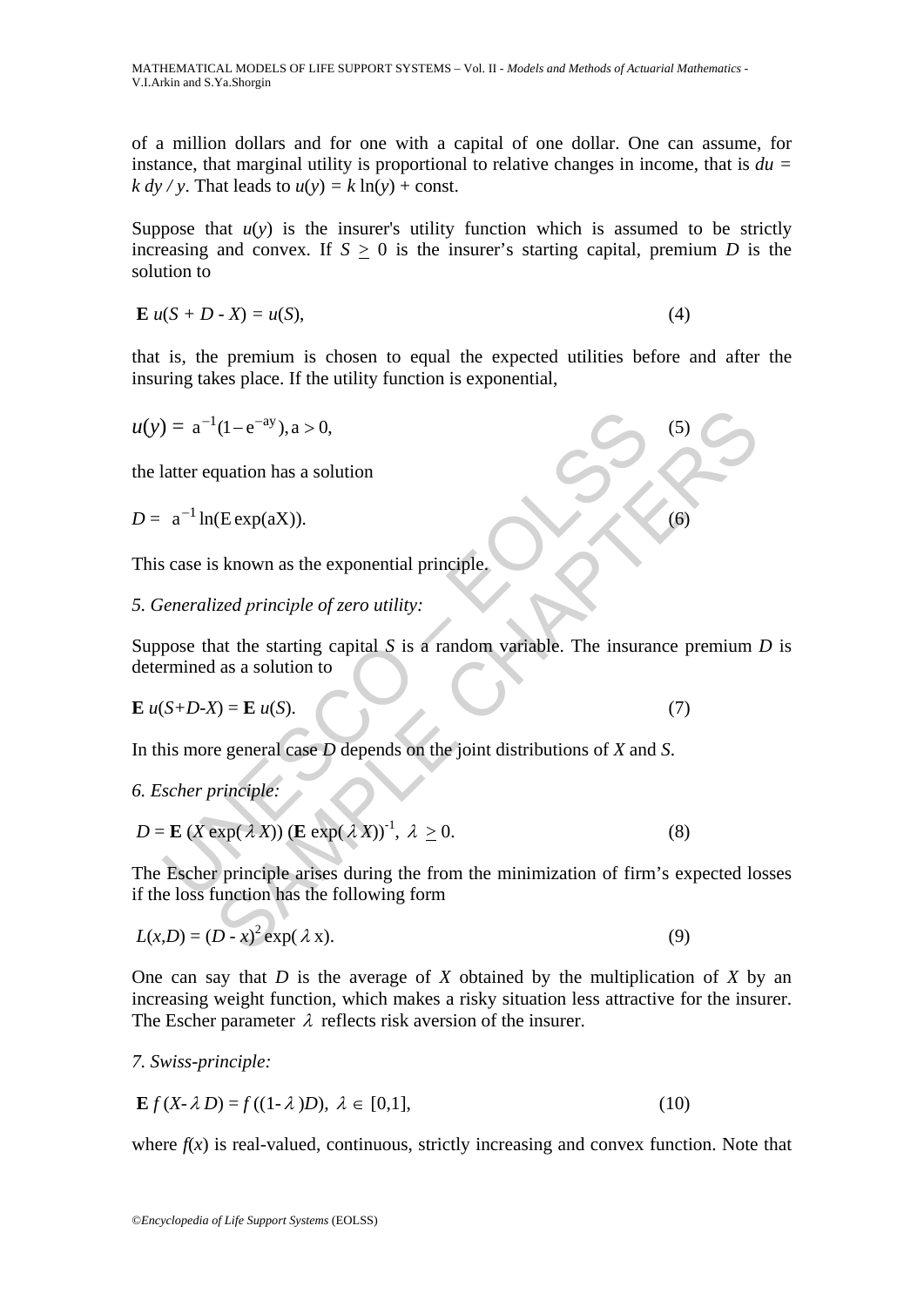for  $\lambda = 0$  it transforms into the generalized average principle  $D = f^{-1}(Ef(X))$ , for  $\lambda =$ 1 – into the zero utility principle with the utility  $u(z) = -f(-z)$ . If  $f(x) = a^{-1}$  (exp(*ax*)-1), it transforms into the exponential principle, if  $\lambda = 1$  and  $f(x) = x \exp(ax)$  – into the Escher principle.

### *8. Orlicz principle:*

In this case, *D* is the solution to

 $\mathbf{E} \rho (XD^{-\lambda}) = \rho (D^{1-\lambda})$ , where  $\lambda \in [0,1]$  and  $\rho$  - is continuous and strictly increasing function. With  $\lambda = 0$  one obtains the generalized average principle.

these principles of premium determination are not related to the<br>lom variable of the insurer's losses, that is, they do not conside<br>ow of premiums and outflows of claims. In this sense these pre-<br>wed as empirical. Some of principles of premium determination are not related to the generation of<br>rabile of the insurer's losses, that is, they do not consider the processe<br>primiums and outflows of claims. In this sense these principles should<br>emp All these principles of premium determination are not related to the generation of the random variable of the insurer's losses, that is, they do not consider the processes of inflow of premiums and outflows of claims. In this sense these principles should be viewed as empirical. Some of them (like the standard deviation principle; see below) are theoretically grounded under certain assumptions about the models of insurer's risk processes. The generation of such models is one of the main problems facing modern actuarial mathematics. In the following sections several such models will be considered.

- -
- -
- -

# TO ACCESS ALL THE **25 PAGES** OF THIS CHAPTER, Visit: http://www.eolss.net/Eolss-sampleAllChapter.aspx

#### **Bibliography**

Borch, K. (1974). *The Mathematical Theory of Insurance*. – Lexington Books. D.C.Heath and Company. Lexington, Massachusetts. Toronto. London. 373 p. [One of the most interesting monographs in the field of modern actuarial mathematics on the topic of neoclassic insurance].

Bowers, N.L., H.U. Gerber, J.C. Hickman, D.A. Jones, C.J Nesbitt (1986). *Actuarial Mathematics*. – Published by The Society of Actuaries, Itasca, Illinois. 624 p. [One of the most popular and detailed monographs, covering almost the entire field of actuarial mathematics. The questions of life and "Non-Life" insurance are addressed, as well as the problems of individual and collective risk theory. The work serves as a standard preparation guide for actuarial exams].

Embrechts P., Kluppelberg C. (1993). *Some aspects of insurance mathematics* (in Russian), Teoriya veroyatnostej i ee primeneniya 38, N 2, pp.375-416. [The intention of this work is to demonstrate the application of probability theory and mathematical statistics to insurance-related problems. The profitmaking aspects of insurance and statistical aspects of insurance mathematics are also considered].

Grandell, J. (1991). *Aspects of Risk Theory*. - N.Y.: Springer-Verlag. 175 p. [In the study the main focus is the following generalization of the classic risk model: the occurrence of the claims may be described by a more general point process than the Poisson process].

Kalashnikov V.V., Konstantinidis D. (1996). *Ruin probability* (in Russian), Fundamentalnaya i prikladnaya matematika 2, N 4 (1006), pp.1055-1100. [An overview of a large number of works on asymptotic and guaranteed estimates of "ruin" probability in Lundberg-Cramer type models].